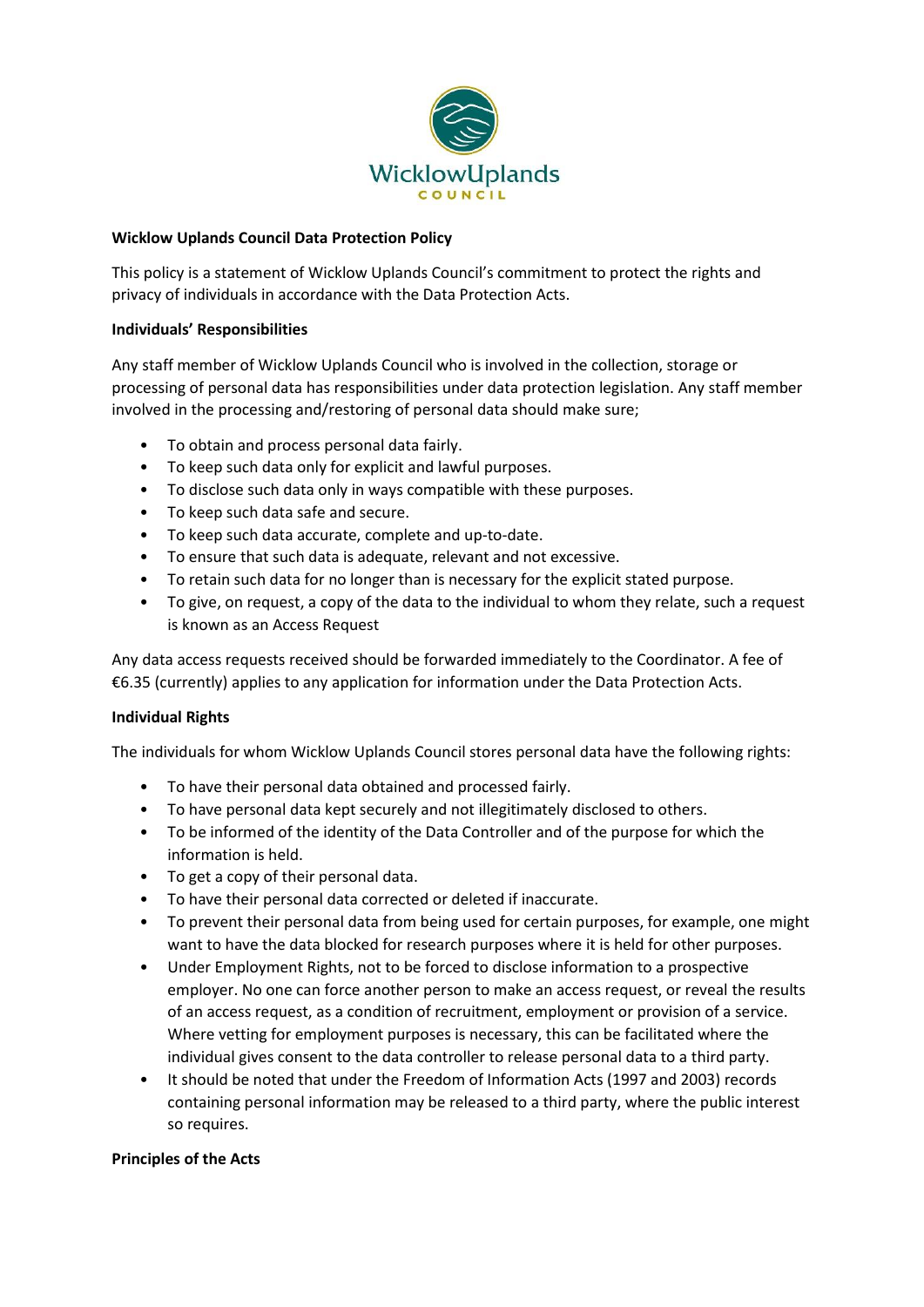Wicklow Uplands Council will administer its responsibilities under the legislation in accordance with the eight stated data protection principles outlined in the Act as follows:

- *Obtain and process information fairly.* Wicklow Uplands Council will obtain and process personal data fairly and in accordance with the fulfilment of its functions.
- *Keep data only for one or more specified, explicit and lawful purposes*. Wicklow Uplands Council will keep data for purposes that are specific, lawful and clearly stated and the data will only be processed in a manner compatible with these purposes.
- *Use and disclose data only in ways compatible with these purposes*. Wicklow Uplands Council will only disclose personal data that is necessary for the purpose(s) or compatible with the purpose(s) for which it collects and keeps the data.
- *Keep data safe and secure*. Wicklow Uplands Council will take appropriate security measures against unauthorised access to, or alteration, disclosure or destruction of, the data and against their accidental loss or destruction. Wicklow Uplands Council is aware that high standards of security are essential for all personal data.
- *Keep data accurate, complete and up-to-date.* Wicklow Uplands Council will have procedures that are adequate to ensure high levels of data accuracy. Wicklow Uplands Council will examine the general requirement to keep personal data up-to-date. Wicklow Uplands Council will put in place appropriate procedures to assist staff in keeping data upto-date.
- *Ensure that data is adequate, relevant and not excessive*. Personal data held by Wicklow Uplands Council will be adequate, relevant and not excessive in relation to the purpose(s) for which it is kept.
- *Retain data for no longer than is necessary for the purpose or purposes for which they are kept.* Wicklow Uplands Council will have a policy on retention periods for personal data.
- *Give a copy of his/her personal data to that individual, on request.* Wicklow Uplands Council will have procedures in place to ensure that data subjects can exercise their rights under the Data Protection legislation.

# **Roles/Responsibilities**

Wicklow Uplands Council has overall responsibility for ensuring compliance with the Data Protection legislation. However, all employees of Wicklow Uplands Council who collect and/or control the contents and use of personal data are also responsible for compliance with the Data Protection legislation.

Wicklow Uplands Council will provide support, assistance, advice and training to all relevant Departments, Offices and staff to ensure it is in a position to comply with the legislation.

# **Procedures and Guidelines**

This policy supports the provision of a structure to assist in Wicklow Uplands Council's compliance with the Data Protection legislation, including the provision of best practice guidelines and procedures in relation to all aspects of Data Protection.

# **Review**

This Policy will be reviewed annually in light of any legislative or other relevant indicators.

# **Definitions**